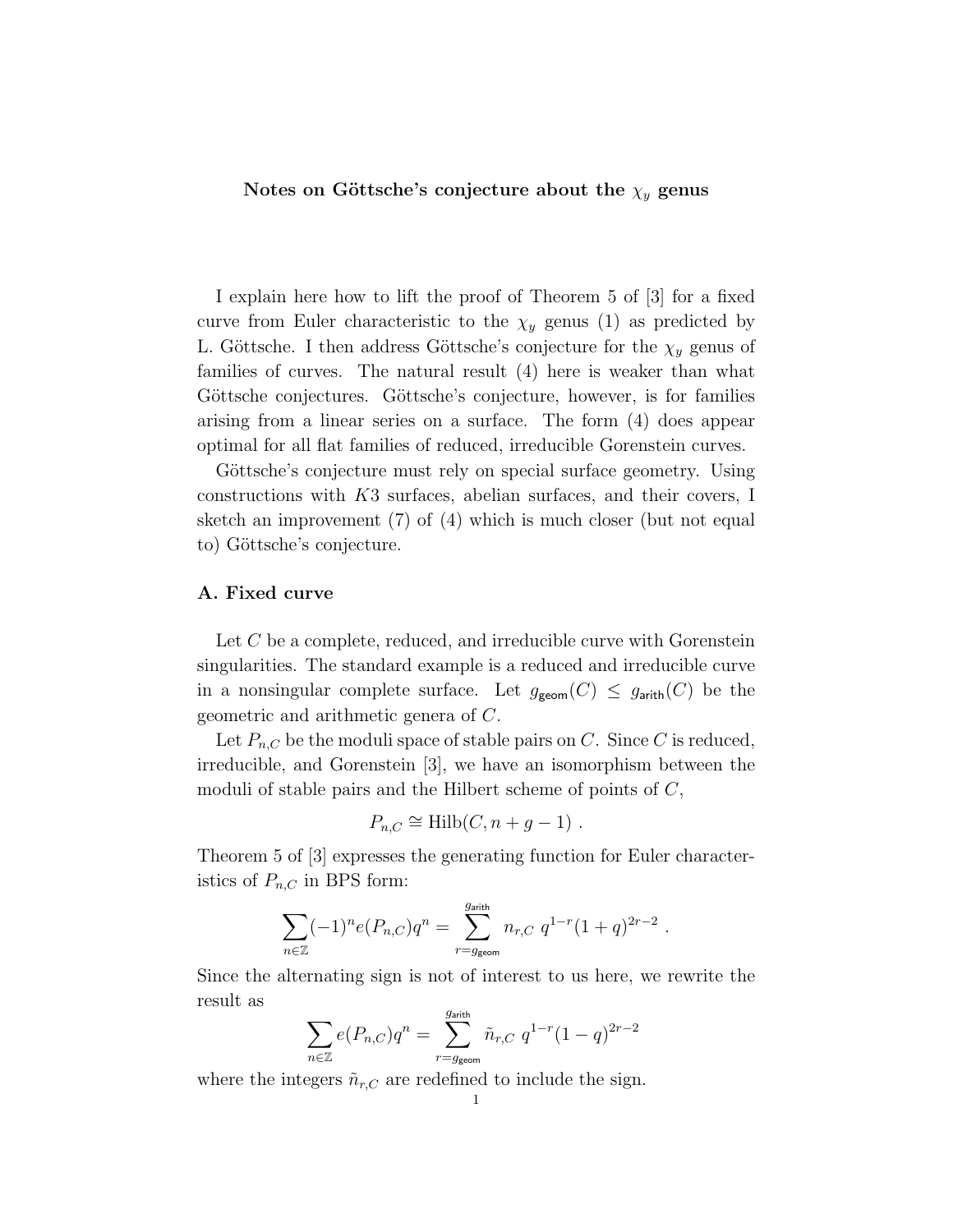Let  $\chi_y(P_{n,C}) \in \mathbb{Z}[y]$  be the  $\chi_y$  genus obtained from the virtual Hodge polynomial  $s(P_{n,C}) = \sum_{i,j} b_{ij} u^i v^j$ ,

$$
\chi_y(P_{n,C}) = s(P_{n,C})(-y,-1) = \sum_{i,j} (-1)^{i+j} b_{ij} y^i.
$$

For a nonsigular curve  $X_r$  of genus r, we easily find

$$
\sum_{n\in\mathbb{Z}} \chi_y(P_{n,X_r}) q^n = q^{1-r}(1-q)^{r-1}(1-yq)^{r-1}.
$$

We will prove

(1) 
$$
\sum_{n \in \mathbb{Z}} \chi_y(P_{n,C}) q^n = \sum_{r=g_{\text{geom}}}^{g_{\text{arith}}} N_{r,C}(y) q^{1-r} (1-q)^{r-1} (1-yq)^{r-1}
$$

for polynomials  $N_{r,C}(y)$  which of course specialize as

$$
N_{r,C}(1)=\tilde{n}_{r,C}.
$$

# B. Proof

The proof of (1) follows Theorem 5 of [3] in all the main steps. The crucial point is the correspondence

$$
F \mapsto Hom_C(F, \omega_C) ,
$$
  

$$
\chi(F) \mapsto -\chi(F) .
$$

where  $F$  is a rank 1 torsion free sheaf on  $C$ .

We denote the generating series of the  $\chi_y$  genera for the moduli spaces of stable pairs on  $C$  by

$$
Z_C(q, y) = \sum_{n \in \mathbb{Z}} \chi_y(P_{n,C}) q^n.
$$

Then, we have

$$
q^{g-1}Z_C(q, y) = \sum_{n \in \mathbb{Z}} \chi_y(P_{n,C}) q^{n+g-1} .
$$

In the language of motivic integration [2], we have

(2) 
$$
q^{g-1}Z_C(q, y) = \sum_{n \in \mathbb{Z}} \chi_y(J_{n,C}) q^n \int_{F \in J_{n,C}} \frac{y^{h^0(F)} - 1}{y - 1} d\mu_J
$$

2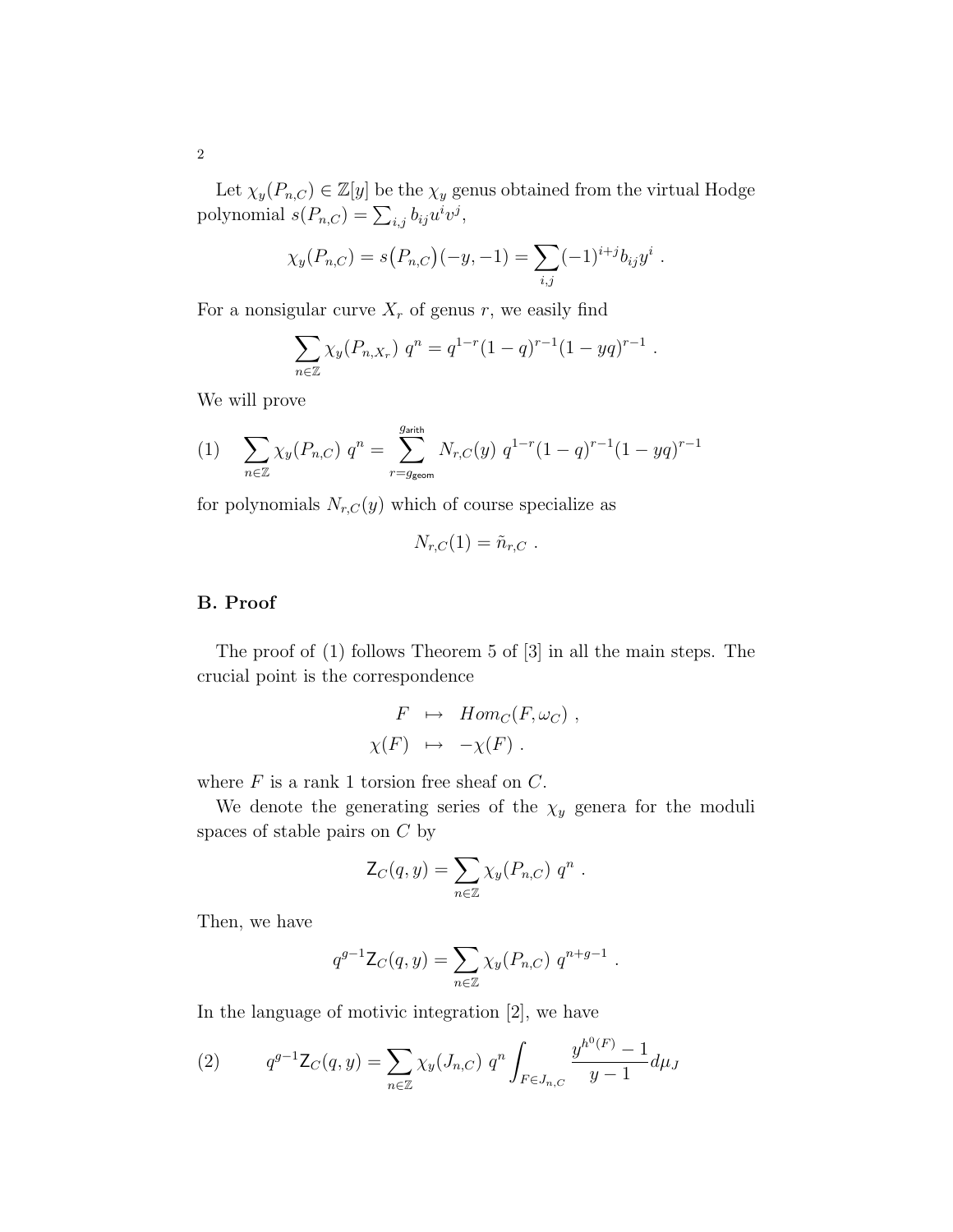where  $J_{n,C}$  is the degree n compactified Jacobian (via rank 1 torsion free sheaves) of C. Rewriting, we find

$$
y^{1-g}q^{1-g}Z_C(q,y) = \sum_{n \in \mathbb{Z}} \chi_y(J_{n+2g-2,C}) q^n \int_{F \in J_{n+2g-2,C}} y^{1-g} \frac{y^{h^0(F)} - 1}{y - 1} d\mu_J.
$$

On the other hand, we can substitute  $q \mapsto (yq)^{-1}$  in equation (2),

$$
(yq)^{1-g}Z_C\left(\frac{1}{yq},y\right) = \sum_{n\in\mathbb{Z}} \chi_y(J_{-n,C}) (yq)^n \int_{F\in J_{-n,C}} \frac{y^{h^0(F)}-1}{y-1} d\mu_J.
$$

Since there exists a line bundle of degree 1 on  $C$ , there are isomorphisms

$$
J_{a,C} \cong J_{b,C}
$$

for all  $a, b \in \mathbb{Z}$ . In particular, the  $\chi_y$  genus  $\chi_y(J)$  is independent of degree. Finally, by Riemann-Roch, we calculate the difference,

$$
y^{1-g}q^{1-g}Z_C(q,y) - (yq)^{1-g}Z_C\left(\frac{1}{yq},y\right) = \sum_{n\in\mathbb{Z}} \chi_y(J) q^n \frac{y^n - y^{1-g}}{y-1}.
$$

Taking only the non-negative powers of  $q$ , we obtain

$$
\[Z_C(q, y) - Z_C\left(\frac{1}{yq}, y\right)\]_{q \ge 0} = \sum_{n \ge 0} \chi_y(J) q^n \frac{y^n - 1}{y - 1} \\
= \chi_y(J) \frac{q}{(1 - q)(1 - yq)}
$$

The interesting terms of  $Z_C$  occur with q degrees between  $1 - g_{\text{arith}}$ and  $g_{\text{arith}} - 1$ . The terms below vanish, and the terms above are given by

$$
\left[\chi_y(J)\frac{q}{(1-q)(1-yq)}\right]_{q>g_{\text{arith}}-1}
$$

Using the invariance of

$$
q^{1-r}(1-q)^{r-1}(1-yq)^{r-1}
$$

under  $q \mapsto (yq)^{-1}$  for  $r > 0$ , an elementary argument shows the existence of polynomial  $N_{r,C}(y)$  satisfying

(3) 
$$
\sum_{n\in\mathbb{Z}} \chi_y(P_{n,C}) q^n = \sum_{r=0}^{g_{\text{arith}}} N_{r,C}(y) q^{1-r} (1-q)^{r-1} (1-yq)^{r-1}
$$

A crucial point here is the justification of the motivic integration step. The fibers of

$$
P_{n,C} \to J_{n+g-1,C}
$$

.

.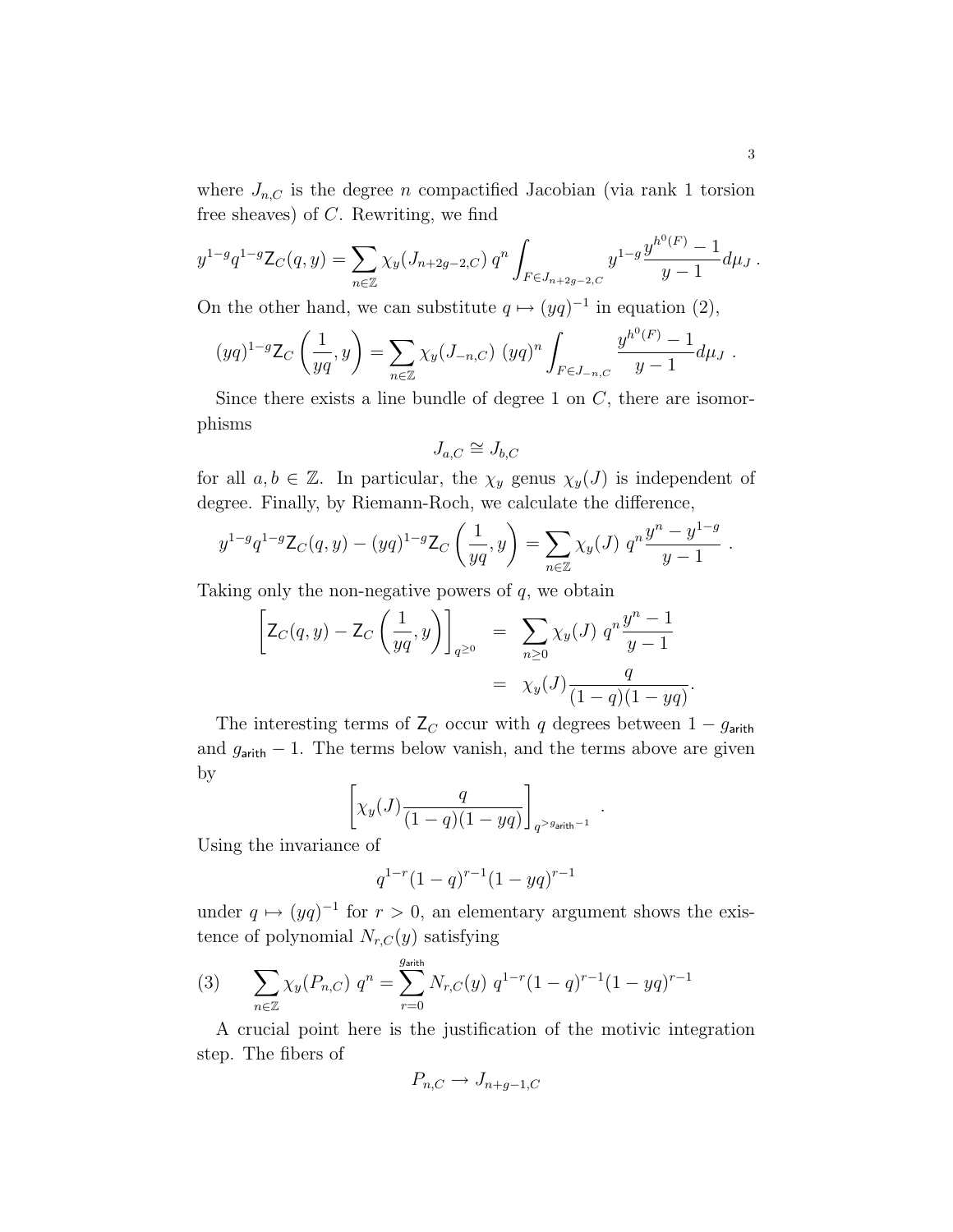are projective spaces of various dimensions. We can stratify  $J_{n+q-1,C}$ so that the projective space fibers are of constant dimension. There are two ways to argue.

- First, since a universal bundle can be found on  $J_{n+g-1,C}$  (by selecting a nonsingular point), the projective space fibrations are obtained from projectivizations of vector bundles and hence are Zariski locally free.
- Second, for any projective space fibration (perhaps not Zariski locally trivial), the Serre polynomial (and thus also the  $\chi_y$  genera) is nevertheless obtained by the product rule as if the fibration were Zariski locally trivial. The proof of the last claim is obtained by establishing the triviality of the local system in cohomology associated to a fibration of projective spaces. Then, we argue as in Theorem 5.4 of [1].

When we consider moving curves, only the second argument will apply,

Finally, to cut out the lower terms of (3), we use the same argument as in  $[3]$  — motivically decomposing the moduli of pairs as pieces from the smooth part of  $C$  and the singular part. The singular part can be put in a curve of geometric genus 0. Using the simple motivic structure, we find (1) holds:

$$
\sum_{n \in \mathbb{Z}} \chi_y(P_{n,C}) q^n = \sum_{r=g_{\text{geom}}}^{g_{\text{arith}}} N_{r,C}(y) q^{1-r} (1-q)^{r-1} (1-yq)^{r-1}
$$

The above discussion lifts also to the full Serre polynomial. In fact, using the Zariski local triviality of the projective space fibrations, we can lift the result fully motivically. These lifting results were known previously to V. Shende.

# C. Families

We now consider flat families of reduced, irreducible curves with Gorenstein singularities,

$$
\pi:\mathcal{C}\to B.
$$

Let  $g_{\text{arith}}$  be the (constant) arithmetic genus of the family. Let  $P_{n,\pi}$ be the relative family of stable quotients. I claim the following result holds: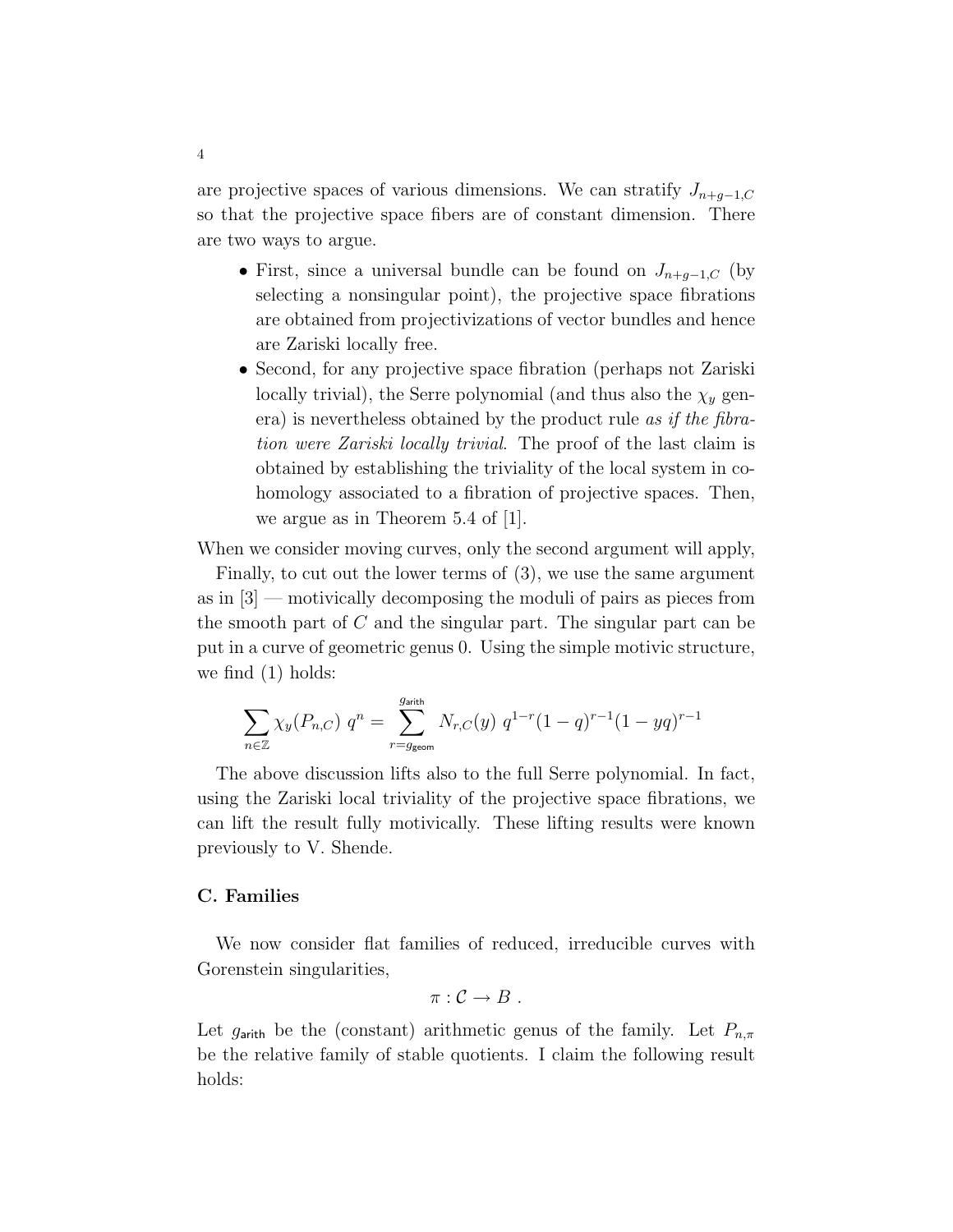(4) 
$$
\sum_{n\in\mathbb{Z}} \chi_y(P_{n,\pi}) q^n = \sum_{r=0}^{g_{\text{arith}}} N_{r,\pi}(y) q^{1-r} (1-q)^{r-1} (1-yq)^{r-1}
$$

The proof of (4) is not formal since the fixed curve result (1) can not be integrated over the base  $(\chi_y)$  genus is more subtle than Euler characteristic). One has to instead repeat the above argument for the entire family. Besides the observation that local triviality of projective bundle is unnecessary, another issues arises. For a fixed curve, the Jacobians are all isomorphic since there exists a degree 1 line bundle. The relative Jacobians of  $\pi$  need not be isomorphic. But we are only interested in their Serre polynomial. I claim the Serre polynomials are equal: they can be computed via the associated local systems of cohomology on B which are isomorphic (along with the relevant Hodge structure). This concludes the proof of (4).

What I havent shown is that if the minimum geometric genus which occurs in the family  $\pi$  is  $g_{\text{geom}}$ , then the lower  $r < g_{\text{geom}}$  terms drop out of (4). This is in general false, but might be true in for complete families obtained from surfaces (as conjectured by Göttsche).

Göttsche's conjecture. Let  $S$  be a nonsingular projective surface. Let  $\pi: \mathcal{C} \to \mathbb{P}^k$  be the universal curve over a linear series satisfying

- (i) all curves in the system are reduced, irreducible
- (ii) the moduli space  $P_{n,\pi}$  is nonsingular.

Then, we can extract the  $\chi_y$  genus of  $P_{n,\pi}$  from

(5) 
$$
\sum_{n \in \mathbb{Z}} \chi_y(P_{n,\pi}) q^n = \sum_{r=g_{\text{arith}}-k}^{g_{\text{arith}}} N_{r,\pi}(y) q^{1-r} (1-q)^{r-1} (1-yq)^{r-1}
$$

The linear series in Göttsche's conjecture need not be complete. Condition (ii) need hold only for the single  $n$  in question. Under the hypotheses given, the  $N_{r,\pi}$  are easily seen to be determined from the 4 topological invariants

$$
c_2(S)
$$
,  $c_1^2(S)$ ,  $c_1(S)L$ ,  $L^2$ 

where  $L$  is the class of the linear series. Since no curves of geometric genus less than  $g_{\text{arith}}-k$  will appear for a general linear series, Göttsche's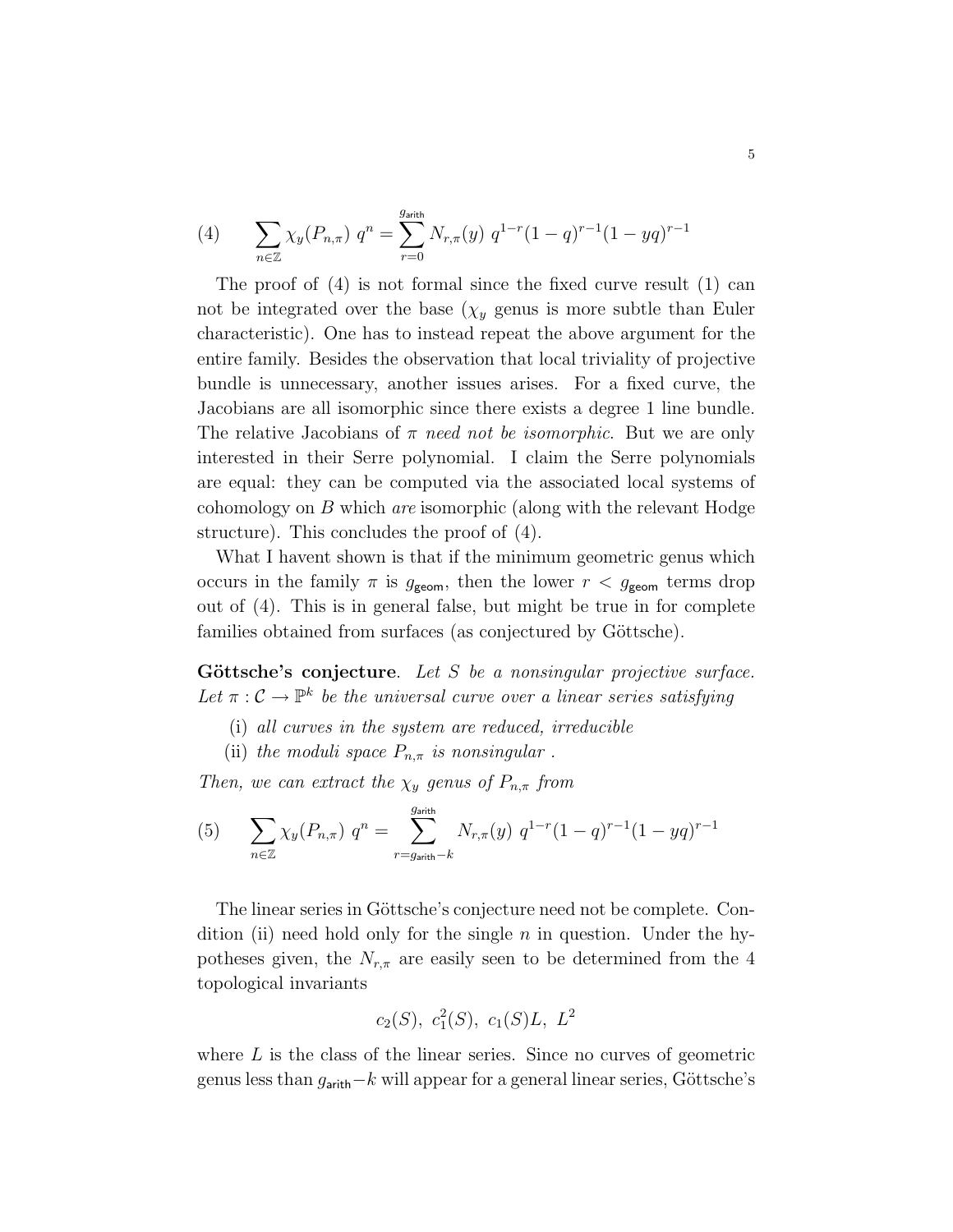conjecture would follow from the following stronger statement (under the same hypotheses):

(6) 
$$
\sum_{n \in \mathbb{Z}} \chi_y(P_{n,\pi}) q^n = \sum_{r=g_{\text{geom}}}^{g_{\text{arith}}} N_{r,\pi}(y) q^{1-r} (1-q)^{r-1} (1-yq)^{r-1}
$$

where  $g_{\text{geom}}$  is the minimun geometric genus which appears in the linear system. While Göttsche has considerable numerical evidence for the original form, whether (6) is true is unclear.

To kill the bottom terms in (4) seems to require further constraints. If  $g_{\text{geom}} = 0$ , then there is nothing to kill. So we can try to prove the vanishing of the lower terms as before by transferring to the  $g_{\text{geom}} = 0$ case. In effect, this means looking for lots of linear systems of reduced, irreducible curves on surfaces of dimension g and  $g_{\text{arith}} = g$ . Primitive classes on K3 surfaces provide examples. Are there enough other examples?

# D. Examples

Let  $S \to \mathbb{P}^1$  be the rational elliptic surface. Here, S is the blow-up of  $\mathbb{P}^2$  at 9 points. Let  $\delta \subset \mathbb{P}^1$  be the 12 points corresponding to the nodal fibers. Let

$$
\pi:\mathcal{C}\to\mathbb{P}^1\setminus\delta
$$

be the family of nonsingular elliptic curves obtained by removing the nodal fibers.

We can easily calculate the  $\chi_y$  genera of relative moduli spaces of stable pairs for  $\pi$ . The moduli space  $P_{n,\pi}$  is empty for  $n < 0$ . We have

$$
P_{0,\pi} = \mathbb{P}^1 \setminus \delta \ , \quad P_{1,\pi} = \mathcal{C} \ .
$$

For  $n > 1$ , we have the fibration

$$
P_{n,\pi}\to\mathcal{C}
$$

as a  $\mathbb{P}^{n-1}$  bundle. Remember  $\pi$  has a section, so there is no difficulty in identifying the elliptic fibers with their Jacobians of any degree. We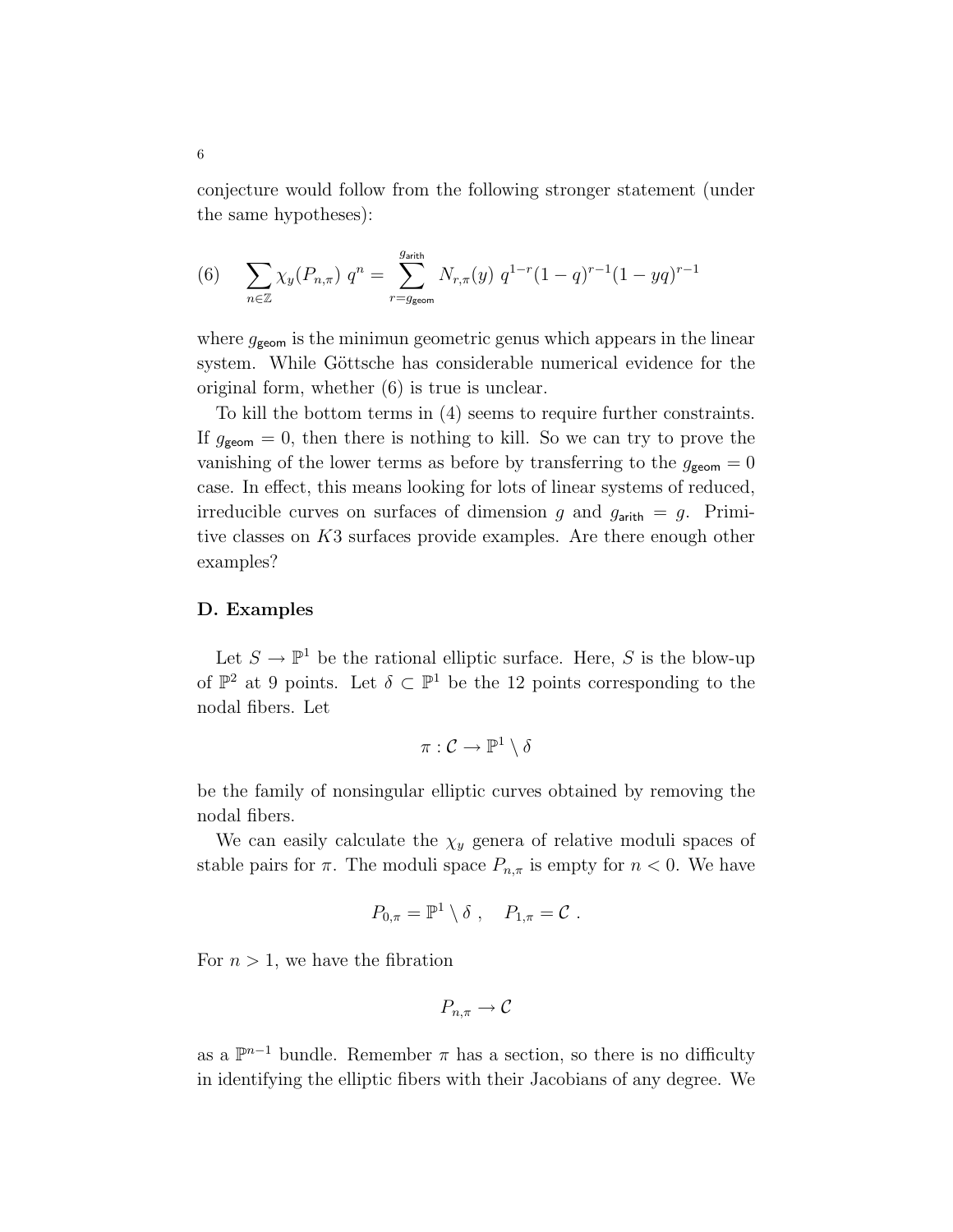calculate

$$
\sum_{n\in\mathbb{Z}} \chi_y(P_{n,\pi}) q^n =
$$
  
 
$$
y - 11 + (y^2 - 2y + 1)q + (y^2 - 2y + 1)(y + 1)q^2 + \dots =
$$
  
\n
$$
(y^2 - 2y + 1)\frac{q}{(1 - q)(1 - yq)} + (y - 11).
$$

Fitting the form of (4), we find

$$
N_{0,\pi} = y - 11, \quad N_{1,\pi} = y^2 - 2y + 1.
$$

In particular, the  $N_{0,\pi}$  appears even though the minimal geometric genus in the family  $\pi$  is 1. Hence, (4) can not be strengthened without extra hypotheses. The complications occur here because of monodromy issues for the local system associated to the family  $\pi$ . It seems likely that (4) is optimal without further constraints.

An objection could be made that the base  $B$  in the last example is not complete. If

$$
\pi:\mathcal{C}\to B
$$

is a complete nontrivial family of nonsingular genus  $g$  curves, B. Fantechi and I found that more than just the  $N_{g,\pi}$  polynomial must occur.

A quick summary of the calculation is as follows. There exists complete nontrivial families

$$
\pi:\mathcal{C}\to B
$$

of nonsingular genus 4 curves. Let

$$
\ell = \int_B c_1(\mathbb{E}_4) > 0,
$$

where  $\mathbb{E}_4$  is the Hodge bundle over  $M_4$ . The above positivity is because the first Chern class is ample on  $M_4$ . Certainly  $N_{4,\pi}(y) = \chi_y(B)$  by examining the  $q^{-3}$  coefficient of (4) and the identification  $P_{-3,\pi} = B$ . If only  $N_{4,\pi}(y)$  appears in (4), then we would have

$$
\chi_y(P_{-2,\pi}) = \chi_y(B) \cdot \chi_y(C_4)
$$

where  $C_4$  is a nonsingular genus 4 curve. In particular,  $\chi_y(P_{-2,\pi})$  would be independent of  $\ell$ .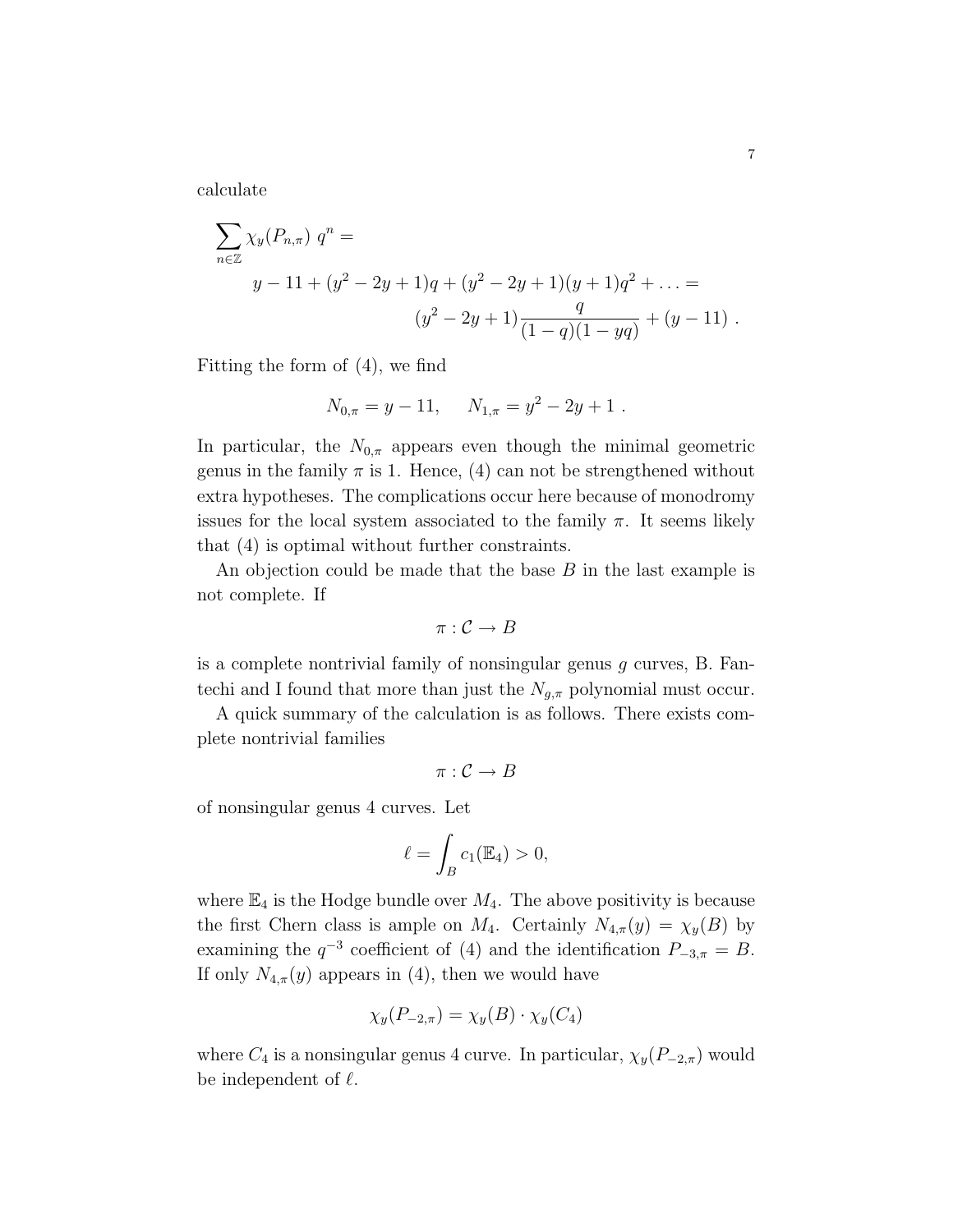Since  $P_{-2,\pi} = \mathcal{C}$ , we can simply compute the  $\chi_y$  genus. One coefficient is

$$
\chi(\mathcal{O}_{\mathcal{C}}) = \chi(\pi_* \mathcal{O}_{\mathcal{C}}) - \chi(R^1 \pi_* \mathcal{O}_{\mathcal{C}})
$$
  
= 1 - g(B) - \chi(\mathbb{E}\_4^\*)  
= \ell - 3(1 - g(B))

which surely depends upon  $\ell$  (as  $\ell$  certainly does not determine  $g(B)$ ). Hence,  $N_{4,\pi}(y)$  can not be the only term of (4) even though all fibers of  $\pi$  have geometric genus 4.

It is known that complete families of nonsingular curves of general type must have positive genus, so do not determine a pencil on a surface. We return to the conclusion that Göttsche's conjecture must rely on special properties of linear systems on surfaces.

# E. Families of curves on surfaces

Let us consider linear systems of dimension  $k$  on surfaces

$$
\pi:\mathcal{C}\to\mathbb{P}^k
$$

satisfying the hypotheses of Göttsche's conjecture. We easily find 2 families:

- (i) curves of primitive class L satisfying  $L^2 = 2k 2$  on K3 surfaces of Picard rank 1,
- (ii) curves of primitive class L satisfying  $L^2 = 2k + 2$  on Abelian surfaces of Picard rank 1 .

For another family, consider a  $K3$  surface of type (i). Let  $D_2$  be general nonsingular divisor in class 2L, and let

$$
\epsilon: S \to K3
$$

be the double cover ramified along  $D_2$ . We have:

(iii) curves of primitive class  $\epsilon^*(L)$  satisfying  $\epsilon^*(L)^2 = 2(2k-2)$  on the double cover S.

For the same  $K3$ , let  $D_4$  be general nonsingular divisor in class  $4L$ , and let

$$
\epsilon:T\to K3
$$

be the double cover ramified along  $D_4$ . We have:

8